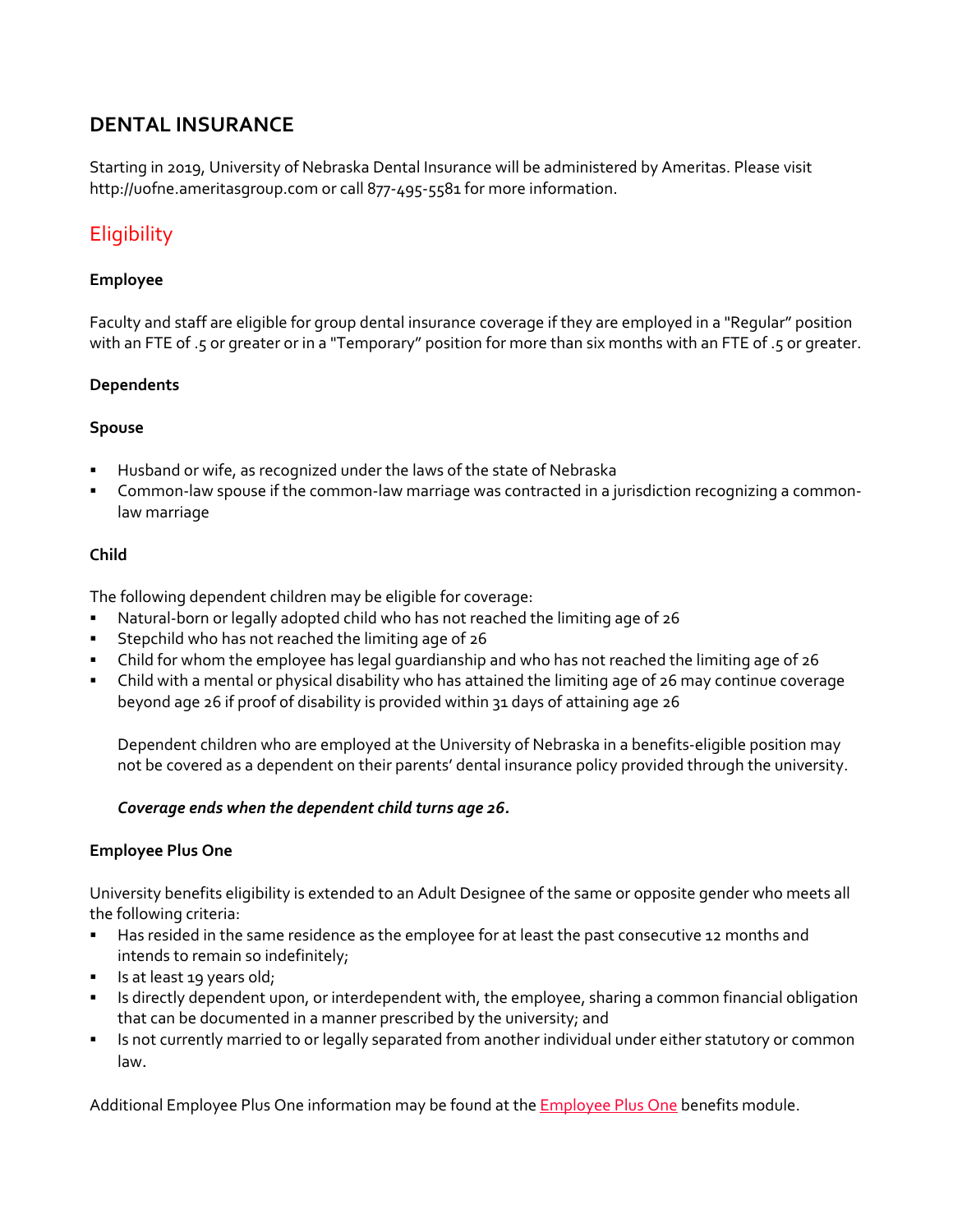# Disabled Dependent Child Coverage Eligibility

A physically or mentally disabled child may remain an eligible dependent child upon reaching age 26 if incapable of self‐sustaining employment by reason of mental or physical handicap, and dependent upon you for support and maintenance. The application for such coverage must be received within 31 days of the dependent's 26th birthday and the dependent must meet all other group coverage eligibility requirements.

### Initial Enrollment

Employees must enroll for coverage within 31 days of the date of hire or benefits eligibility date (date the employee satisfies the criteria to be benefits-eligible). The 31-day period is not based on the employee's effective date of coverage.

Enrollment after the initial 31‐day period is limited to the annual NUFlex enrollment or when a Permitted Election Change Event occurs.

Employees and dependents may enroll for coverage without proof of insurability or pre‐existing condition limitation.

# Effective Date of Coverage

Coverage is effective on the first day of the month following the employee's date of hire or eligibility. Coverage for employees hired on the first day of the month will be effective on the first day of the month. Coverage for employees hired on the first working day of the month will be effective on the actual date of hire (if first working day is Jan. 5, coverage will be effective Jan. 5).

# Change in Status Guidelines

Employees may enroll, disenroll or change their dental insurance coverage category during the calendar year when a Permitted Election Change Event occurs.

Employees must enroll or make changes in coverage within 31 days of the Permitted Election Change Event.

Listed below are several Permitted Election Change Events that may allow an employee to initiate a midyear dental insurance coverage change.

- **EXEC** Change in legal marital status
- Change in number of dependent children
- Change in employment status or work schedule that results in a gain or loss of coverage eligibility
- Change in coverage under spouse's employer's benefits plan, if substantial

# Required Documentation for Status Changes

You will be asked to supply evidence of eligibility for each dependent you are enrolling in the dental plan. The type of evidence required will vary depending on the relationship of the dependent to you, but may include birth certificates, marriage licenses and other documentation.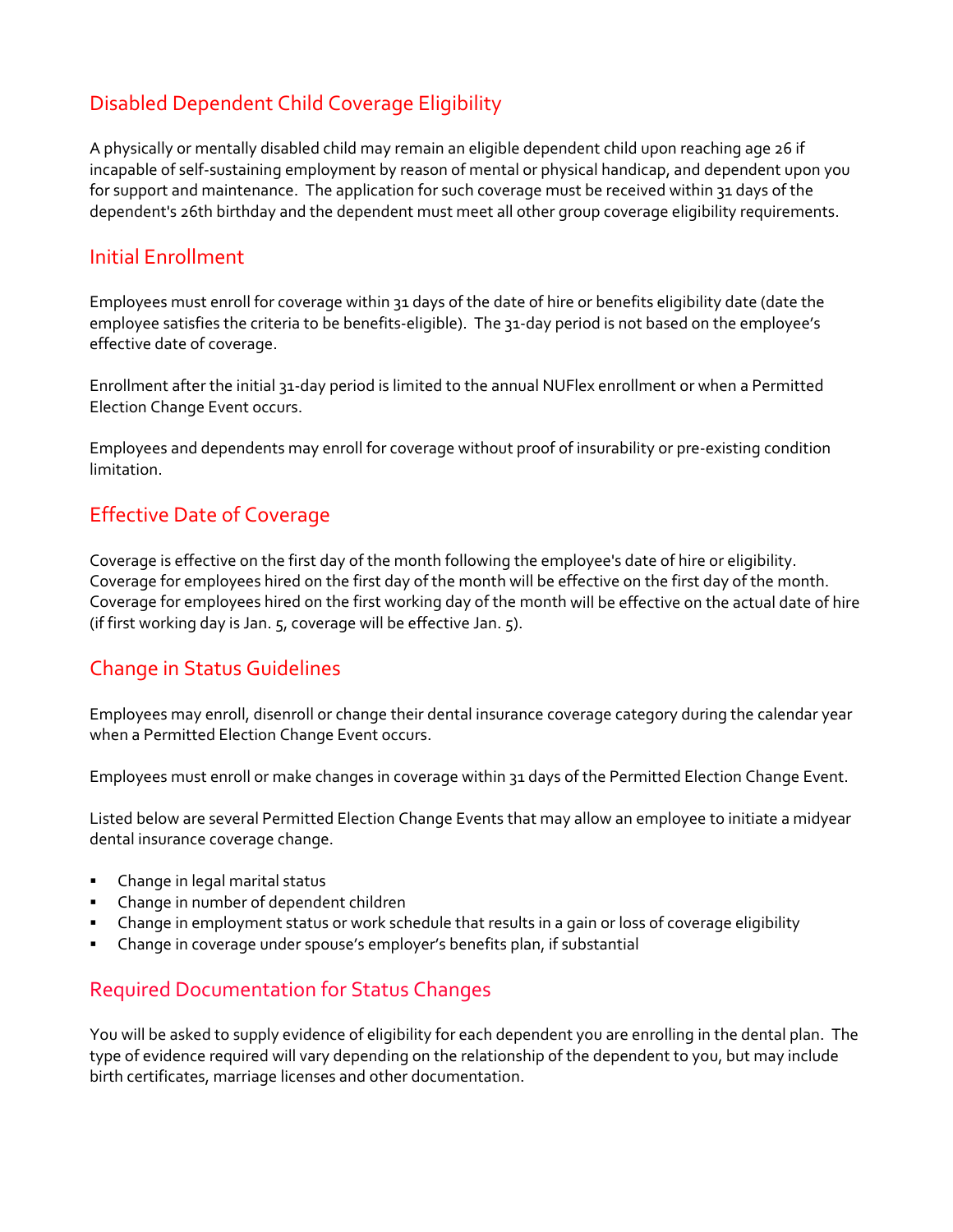# Coverage Effective Date as a Result of a Permitted Election Change Event

Coverage changes due to a Permitted Election Change Event are generally effective on the first day of the month **following** the date of the change. However, changes that occur on the first day of the month will be effective immediately. The employee must provide appropriate documentation to verify the Permitted Election Change Event.

# Birth of a Dependent Child

Coverage changes due to a birth of a child will be effective on the dependent's date of birth. The applicable premium will begin on the first day of the month following the date of birth. The employee must provide appropriate documentation to verify the Permitted Election Change Event.

Dental coverage for a newborn child will begin at the dependent child's date of birth. **To continue the child's coverage beyond 31 days, the covered employee must contact the Campus Benefits Office within 60 days** of a dependent's date of birth to add the newborn child to his or her dental insurance policy. The employee must complete and deliver to the Campus Benefits Office a Dependent Information Request Form to add the new dependent child to the medical insurance policy **even if** he or she is currently enrolled for Employee & Child or Employee & Family coverage. If the newborn child is added, the coverage change and related increase in premiums will be effective the first of the month following the dependent's date of birth. If the employee does not complete and deliver the properly completed Dependent Information Request Form to the Campus Benefits Office within 60 days of the newborn's birth and then wants to cover the child, the child will be considered a late enrollee and benefits will not be provided to the child until the next annual NUFlex enrollment. (No coverage changes are allowed as a result of a Permitted Election Change Event.)

Do not delay completing and submitting this form while the new baby's Social Security Number is pending. Submit the form and then email your dependent's Social Security Number to the Campus Benefits Office as soon as it is issued.

# Adoption or Legal Guardianship

Coverage changes due to a dependent child who is added as a result of adoption or legal guardianship will coincide with the earlier of: 1) the date of placement for adoption, or 2) the date of entry of an order granting legal guardianship or custody of the child. Placement generally means when the adoptive parents have taken legal responsibility for the child. Premiums will begin on the first day of the month following the event. The employee must provide appropriate documentation to verify the Permitted Election Change Event. Coverage for a dependent child's baby may be added to the employee's (grandparents') dental insurance policy only if employee obtains 1) legal quardianship, or 2) adoption of the newborn child.

### Marriage

Coverage changes due to marriage will be effective on the first day of the month following the date of marriage. Changes in coverage for a marriage occurring on the first day of the month will be effective immediately. The employee must provide appropriate documentation to verify the Permitted Election Change Event.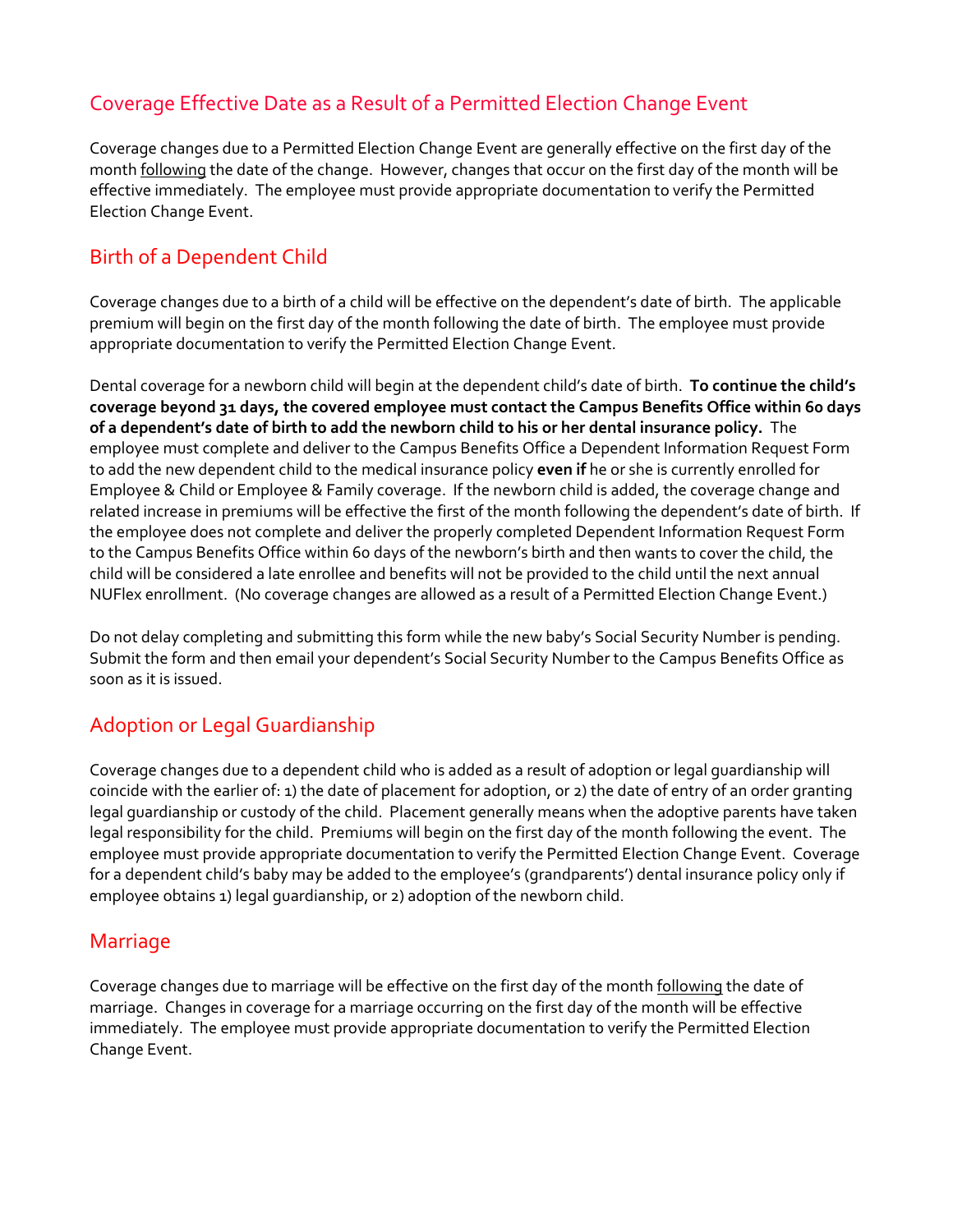# Divorce or Legal Separation

Coverage changes due to a Nebraska divorce will be effective the first day of the month following the date the divorce decree is entered. Coverage changes due to a Nebraska legal separation will be effective the first day of the month following the date of the court order or separation agreement.

Coverage changes due to an Iowa divorce will be effective the first day of the month following the date the divorce decree is final. Coverage changes due to an Iowa legal separation will be effective the first day of the month following the date of the court order or separation agreement.

The employee must provide appropriate documentation to verify the Permitted Election Change Event.

# Termination of Coverage

Coverage terminates on the last day of the month following the date of termination or date the employee is no longer eligible for coverage. If the date of termination or employee's coverage ineligibility is the last day of the month, coverage will terminate immediately.

### Leave of Absence

Employees may continue dental insurance coverage while on an approved leave of absence for up to two years. The employee should contact the Campus Benefits Office to establish the direct bill premium payment process.

# Active Military Duty Leave of Absence

An employee who commences a leave of absence for active duty in the military may cancel dental insurance coverage during the leave. Upon return from active duty, the employee may re-enroll for dental insurance coverage without proof of insurability. The employee must provide appropriate documentation to support the date military service ended.

# Annual NUFlex Enrollment

Employees may change a dental plan option or coverage category during the annual NUFlex enrollment. Proof of insurability is not required to enroll during the annual NUFlex enrollment.

# COBRA Continuation of Coverage

COBRA coverage is a continuation of Plan coverage when coverage would otherwise end because of a life event known as a "qualifying event." COBRA continuation coverage is offered to each person who is a "qualified beneficiary." A qualified beneficiary is someone who will lose coverage under the Plans because of a qualifying event. Depending on the type of qualifying event, employees, spouses of employees, and dependent children of employees may be qualified beneficiaries. Under the Plans, qualified beneficiaries who elect COBRA continuation coverage must pay for COBRA continuation coverage.

If you are an employee, you will become a qualified beneficiary if you lose coverage under the Plans because of either one of the following qualifying events: